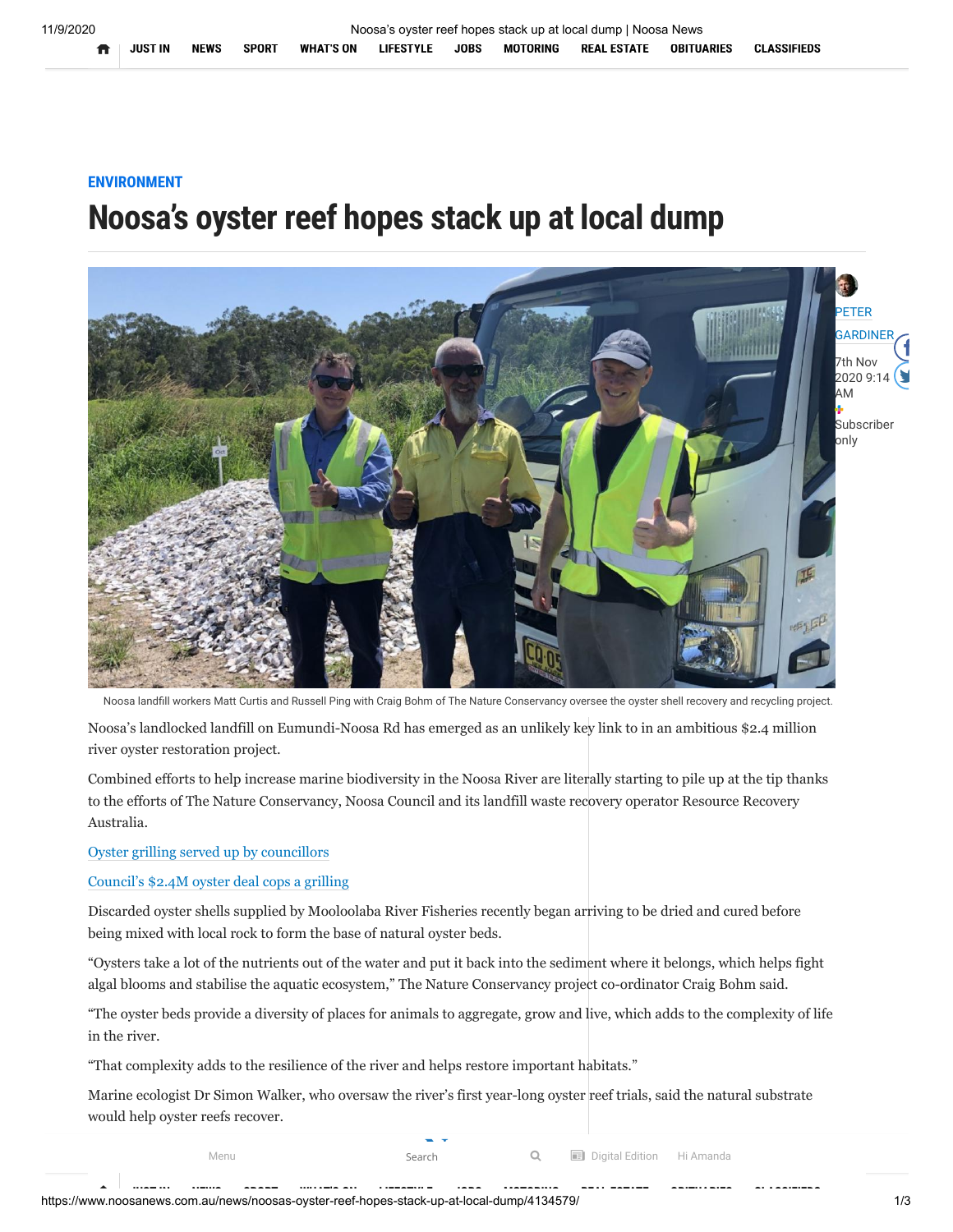

<span id="page-1-0"></span>

Oyster reefs being prepared for trial on the Noosa River.

Australian' label stripped<br>It is time that we focus attention on supporting the river to ensure it is as healthy as it can be, so it can continue support Noosa." from frozen fish  $\circledR$  3 hours ago  $\Box$  2  $\bullet$ 

The shells were one of many waste materials Resource Recovery Australia's Noosa team was stopping from entering **[Aussie suburbs that could](https://www.noosanews.com.au/news/aussie-suburbs-that-could-be-unliveable/4135412/)** landfill. **be 'unliveable'**

"The oyster shell recycling project is a worthy project to be a part of, we are happy to  $\mathcal{R}$   $\mathcal{R}$   $\mathcal{R}$  munity  $\epsilon$ the project, supporting real change to the local environment," Resource Recovery Australia general manager Matt Curtis said.

Mr Curtis said Noosa waste recovery workers diverted 512 tonnes of waste from landfill for reuse and recycling last financial year.

"It's been a challenging year for Resource Recovery Australia with fires threatening three of our sites, Noosa, Moss Vale and Tuncurry, and COVID-19 shutdowns," Mr Curtis said.

"Our people remained in high spirits under the testing conditions that 2020 has thrown at us.

"Noosa Shire Council supported our team providing additional shifts as weighbridge relief and continuing mattress recycling throughout the COVID closure."

Mr Curtis said the additional work allowed some of his team to maintain a sense of normality in their lives at the height of the pandemic.

"The team looked forward to coming into work," he said.

.



**Noosa** 

 $\Box$  [Sunshine C](https://www.noosanews.com.au/sport/)ompany Pty L[td 2020. U](https://www.noosanews.com.au/jobs/)[nauthorised rep](https://www.noosanews.com.au/cars/)roduction is probable under the laws of  $\Box$